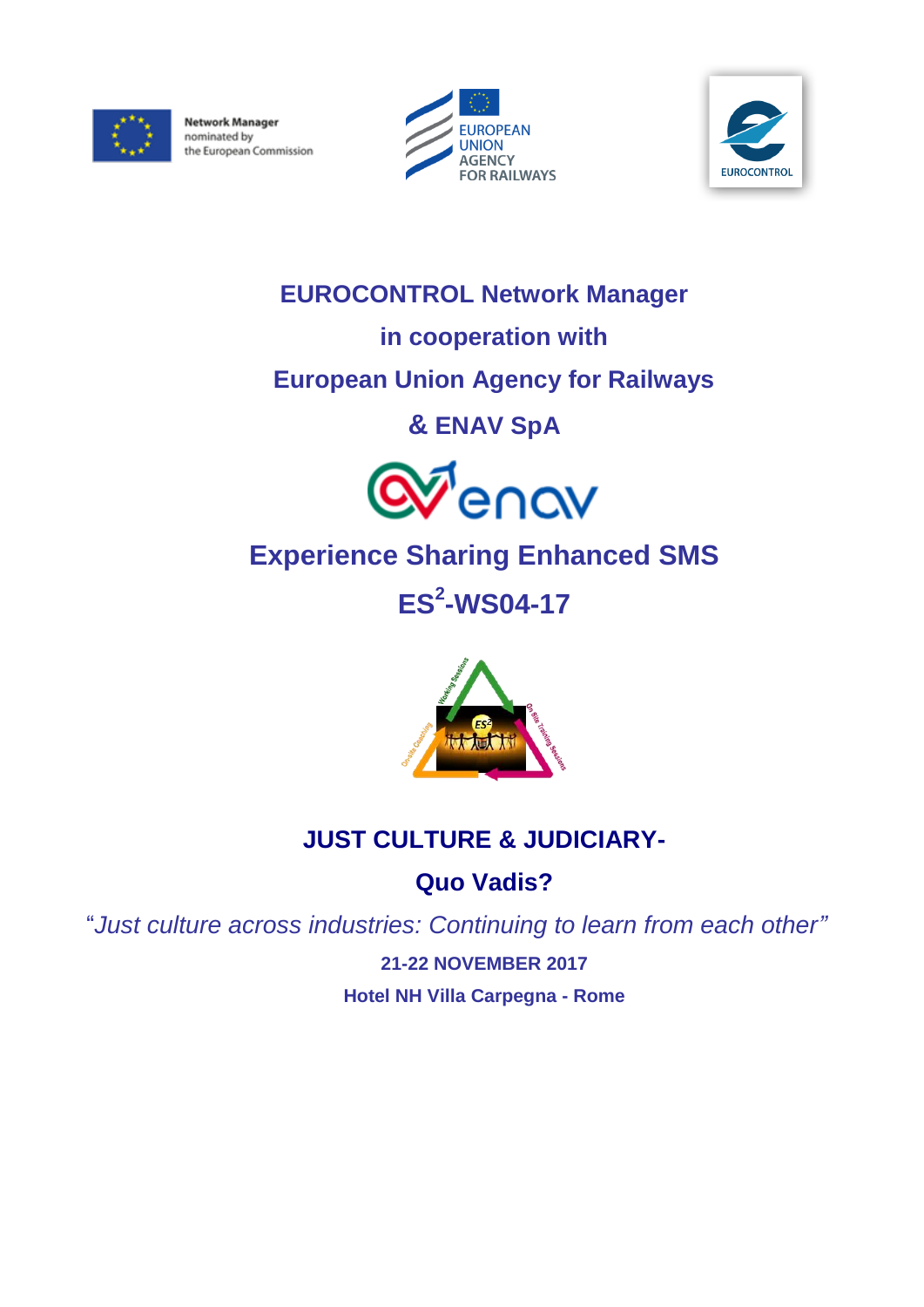





#### JUST CULTURE & JUDICIARY – Quo Vadis?

#### "*Just culture across industries: Continuing to learn from each other"*

21<sup>nd</sup> & 22<sup>rd</sup> of November 2017 – Rome – Hotel NH Villa Carpegna

| 21st of November 2017 |                                                                                                                                                                                                            |  |
|-----------------------|------------------------------------------------------------------------------------------------------------------------------------------------------------------------------------------------------------|--|
| 08:00                 | <b>Registration</b>                                                                                                                                                                                        |  |
| 09:00                 | <b>Welcome and introduction</b>                                                                                                                                                                            |  |
|                       | ENAV and EUROCONTROL NM representatives/Chair of the Just Culture Task Force                                                                                                                               |  |
| 09:15                 | Session 1: IFATCA Survey on Just Culture and socio-legal perspective                                                                                                                                       |  |
|                       | Marc Baumgartner - IFATCA                                                                                                                                                                                  |  |
| 10.00                 | Session 2: Just Culture facets and precepts - socio-legal and safety science<br>perspective                                                                                                                |  |
|                       | Anthony Smoker IFATCA & Lund University and John Woodlock - Lund University                                                                                                                                |  |
| 10.45                 | <b>Coffee break</b>                                                                                                                                                                                        |  |
| 11.15                 | <b>Session 3: Just Culture and Railways</b>                                                                                                                                                                |  |
|                       | Kim Drews - Safety Officer - ERA                                                                                                                                                                           |  |
| 11.45                 | Session 4: Three dimensions in healthcare - 1) the immediate aftermath, 2)<br>understanding error and 3) the function of blame."                                                                           |  |
|                       | Prof. Murray Anderson-Wallace - Ethical Inquiry, Independent Voice                                                                                                                                         |  |
| 12.20                 | Session 5: Judgement in a messy medical world: A front line clinician's<br>perspective                                                                                                                     |  |
|                       | Prof. Bryn Baxendale, Director, TSCSC- Medical Centre                                                                                                                                                      |  |
| 13.00                 | <b>Lunch Break</b>                                                                                                                                                                                         |  |
| 14.15                 | Session 6: Just Culture in an operational environment: ANACNA's past, present<br>and future commitment                                                                                                     |  |
|                       | Speakers: Giusy Sciacca, ANACNA Secretary General and Nicola Romano, Head of                                                                                                                               |  |
|                       | <b>ANACNA Legal Commission</b>                                                                                                                                                                             |  |
| 14.45                 | <b>Session 7: "Nuclear Family"</b>                                                                                                                                                                         |  |
|                       | <b>Fever Dream Theatre</b>                                                                                                                                                                                 |  |
|                       | Nuclear Family is a gripping piece of interactive theatre which follows Joe and Ellen, nuclear plant                                                                                                       |  |
|                       | workers and siblings, faced with an imminent disaster. Audience members will be privy to what                                                                                                              |  |
|                       | could possibly be their last hours as they struggle with the biggest decisions of their lives. In this<br>participative production, the audience will experience the pressure of making what might be life |  |
|                       | and death decisions.                                                                                                                                                                                       |  |
| 16.00                 | <b>Coffee break</b>                                                                                                                                                                                        |  |
| 16:30                 | Session 8: "Take-away and lessons learned from Nuclear Family" - Implications from<br>a Just Culture perspective                                                                                           |  |
|                       | This facilitated session will explore audience reactions following the experience of Nuclear<br>Family. What were your thoughts about the actions of Joe and Ellen, and the situation in which             |  |

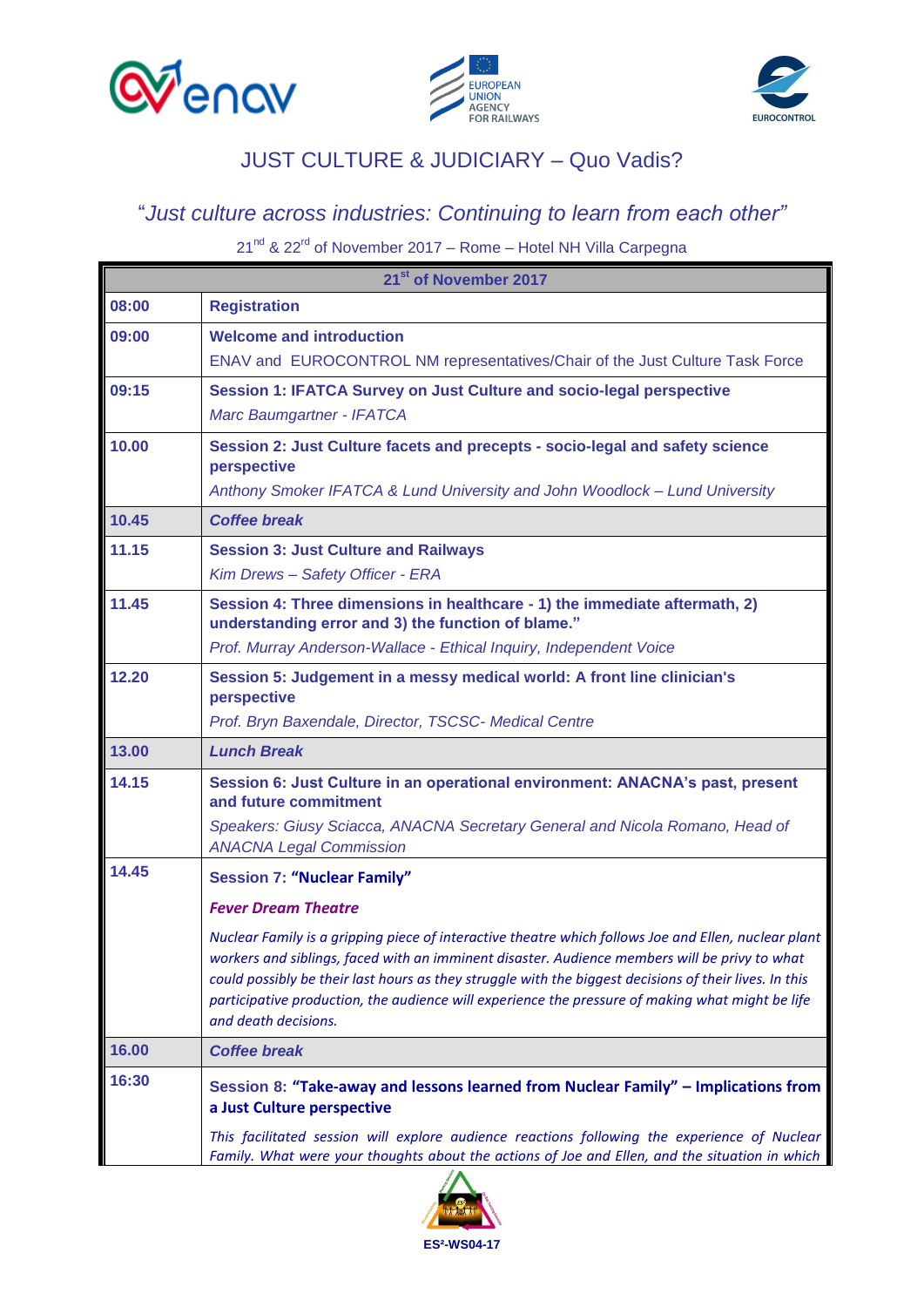





|                | they found themselves? What are the implications for you and your organisations from Just<br>Culture perspective?                                                                                                                                         |
|----------------|-----------------------------------------------------------------------------------------------------------------------------------------------------------------------------------------------------------------------------------------------------------|
|                | <b>Moderated</b> interactive discussion with Tony Licu Head of Safety Unit EUROCONTROL<br>NM and dr. Steve Shorrock - European Safety Culture Programme Leader<br><b>EUROCONTROL NM</b>                                                                   |
| 16:55          | <b>Conclusions of Day 1</b>                                                                                                                                                                                                                               |
| 17:00          | <b>Closure of Day 1</b>                                                                                                                                                                                                                                   |
| 17:00<br>17:20 | Exclusive Informal session with Pilots and Air Traffic Controllers participants in<br>past Prosecutor Expert Course – news about the course and feed-back<br>Moderated interactive discussion led by EUROCONTROL with support of IFATCA and<br><b>ECA</b> |

#### JUST CULTURE & JUDICIARY

#### "*Just culture across industries: Learning from each other"*

 $21^{nd}$  &  $22^{rd}$  of November 2017 – Rome – Hotel NH Villa Carpegna

| 22 <sup>nd</sup> of November 2016 |                                                                                                                                                                                                                                                      |  |
|-----------------------------------|------------------------------------------------------------------------------------------------------------------------------------------------------------------------------------------------------------------------------------------------------|--|
| 09:00                             | <b>Session9: Costa Concordia Court of Cassation rulings verdict</b><br><b>Pietro Sirena Former President of Cassation Court Italy</b>                                                                                                                |  |
| 09.45                             | Session 10: Viareggio Rail Accident conclusion of the Italian first instance court<br>Prof. PROF. Francesca Pellegrino CUST Euromed Director - University of Messina and<br>Federico Franchina Legal Expert - EUROCONTROL                            |  |
| 10.15                             | <b>Coffee break</b>                                                                                                                                                                                                                                  |  |
| 10:45                             | Session 11: Judiciary and Industry Practitioners Panel - Are we ready for using<br>operational experts - What would make an effective Prosecutor Expert course?<br><b>Interactive Session led by Florentino Ruiz Yamuza - Senior Judge Seville -</b> |  |
| 12.15                             | Session 12: Just Culture in the La La Land: Beyond 'Human Error'<br>Steve Shorrock - Safety Expert EUROCONTROL followed by practical exercise and<br>feedback on writing and using Just Culture language.                                            |  |
| 13.30                             | <b>WS conclusions</b><br>Moderator Tony Licu - Head of Safety Unit EUROCONTROL NMD                                                                                                                                                                   |  |
| 13:45                             | Lunch                                                                                                                                                                                                                                                |  |